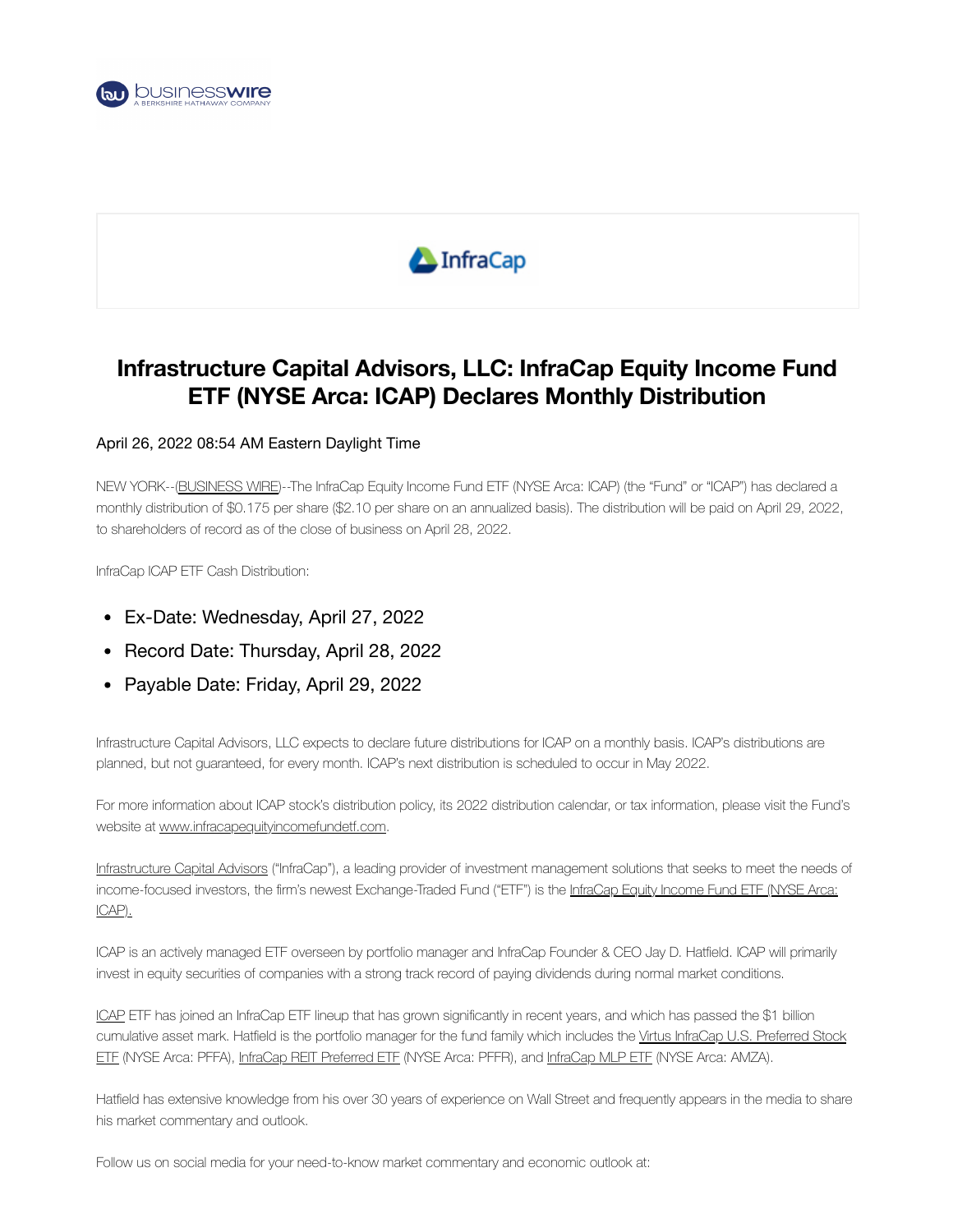#### **About Infrastructure Capital Advisors**

Infrastructure Capital Advisors, LLC (ICA) is an SEC-registered investment advisor that manages exchange traded funds (ETFs) and a series of hedge funds. The firm was formed in 2012 and is based in New York City. ICA seeks total-return opportunities driven by catalysts, largely in key infrastructure sectors. These sectors include energy, real estate, transportation, industrials and utilities. It often identifies opportunities in entities that are not taxed at the entity level, such as master limited partnerships ("MLPs") and real estate investment trusts ("REITs"). It also looks for opportunities in credit and related securities, such as preferred stocks.

Current income is a primary objective in most, but not all, of ICA's investing activities. Consequently, the focus is generally on companies that generate and distribute substantial streams of free cash flow. This approach is based on the belief that tangible assets that produce free cash flow have intrinsic values that are unlikely to deteriorate over time. For more information, please visit [infracapfunds.com](https://cts.businesswire.com/ct/CT?id=smartlink&url=https%3A%2F%2Fwww.infracapfunds.com%2F&esheet=52697775&newsitemid=20220426005801&lan=en-US&anchor=infracapfunds.com&index=8&md5=5aa749baec2ea59144679fe2f17d7c5b)

## **Investors should consider the investment objectives, risks, charges, and expenses carefully before investing. For** a prospectus with this and other information about the Fund, please click here. Please read the prospectus **carefully before investing.**

**A word [about](https://cts.businesswire.com/ct/CT?id=smartlink&url=http%3A%2F%2Finfracapequityincomefundetf.com%2F&esheet=52697775&newsitemid=20220426005801&lan=en-US&anchor=A+word+about+ICAP+Risk%3A&index=9&md5=200cb4ba74ecc660b928eb7ad8ee07b9) ICAP Risk:** Investing involves risk, including possible loss of principal. An investment in the Fund may be subject to risks which include, among others, investing in equities securities, dividend paying securities, utilities, preferred stocks, leverage, short sales, small-, mid- and large-capitalization companies, real estate investment trusts, master limited partnerships, foreign investments and emerging, debt securities, depositary receipts, market events, operational, high portfolio turnover, trading issues, options, active management, fund shares trading, premium/discount risk and liquidity of fund shares, which may make these investments volatile in price. Foreign investments are subject to risks, which include changes in economic and political conditions, foreign currency fluctuations, changes in foreign regulations, and changes in currency exchange rates which may negatively impact the Fund's returns. Small and Medium-capitalization companies, foreign investments, options, leverage, short sales, and high yielding equity and debt securities may be subject to elevated risks. The Fund is a recently organized investment company with no operating history. Please see prospectus for discussion of risks. Beta is a measure of a stock's volatility in relation to the overall market.

Diversification does not guarantee a profit or protect against loss.

#### **ICAP fund distributor, Quasar Distributors, LLC.**

**PFFR: Exchange-Traded Funds (ETF):** The value of an ETF may be more volatile than the underlying portfolio of securities it is designed to track. The costs of owning the ETF may exceed the cost of investing directly in the underlying securities. **Preferred Stocks:** Preferred stocks may decline in price, fail to pay dividends, or be illiquid. **Real Estate Investments:** The Fund may be negatively affected by factors specific to the real estate market, including interest rates, leverage, property, and management. **Industry/Sector Concentration:** A Fund that focuses its investments in a particular industry or sector will be more sensitive to conditions that affect that industry or sector than a non-concentrated Fund. **Passive Strategy/Index Risk:** A passive investment strategy seeking to track the performance of the underlying index may result in the Fund holding securities regardless of market conditions or their current or projected performance. This could cause the Fund's returns to be lower than if the Fund employed an active strategy. **Correlation to Index:** The performance of the Fund and its index may vary somewhat due to factors such as Fund flows, transaction costs, and timing differences associated with additions to and deletions from its index. **Market Volatility:** Securities in the Fund may go up or down in response to the prospects of individual companies and general economic conditions. Price changes may be short or long term. **Prospectus:** For additional information on risks, please see the Fund's prospectus.

**PFFA: Exchange Traded Funds:** The value of an ETF may be more volatile than the underlying portfolio of securities the ETF is designed to track. The costs of owning the ETF may exceed the cost of investing directly in the underlying securities. **Preferred Stock:** Preferred stocks may decline in price, fail to pay dividends, or be illiquid. **Non-Diversified:** The Fund is non-diversified and may be more susceptible to factors negatively impacting its holdings to the extent that each security represents a larger portion of the Fund's assets. **Short Sales:** The Fund may engage in short sales, and may experience a loss if the price of a borrowed security increases before the date on which the Fund replaces the security. **Leverage:** When a Fund leverages its portfolio, the value of its shares may be more volatile and all other risks may be compounded. **Derivatives:** Investments in derivatives such as futures, options, forwards, and swaps may increase volatility or cause a loss greater than the principal investment. **No Guarantee:** There is no guarantee that the portfolio will meet its objective. **Prospectus:** For additional information on risks, please see the Fund's prospectus.